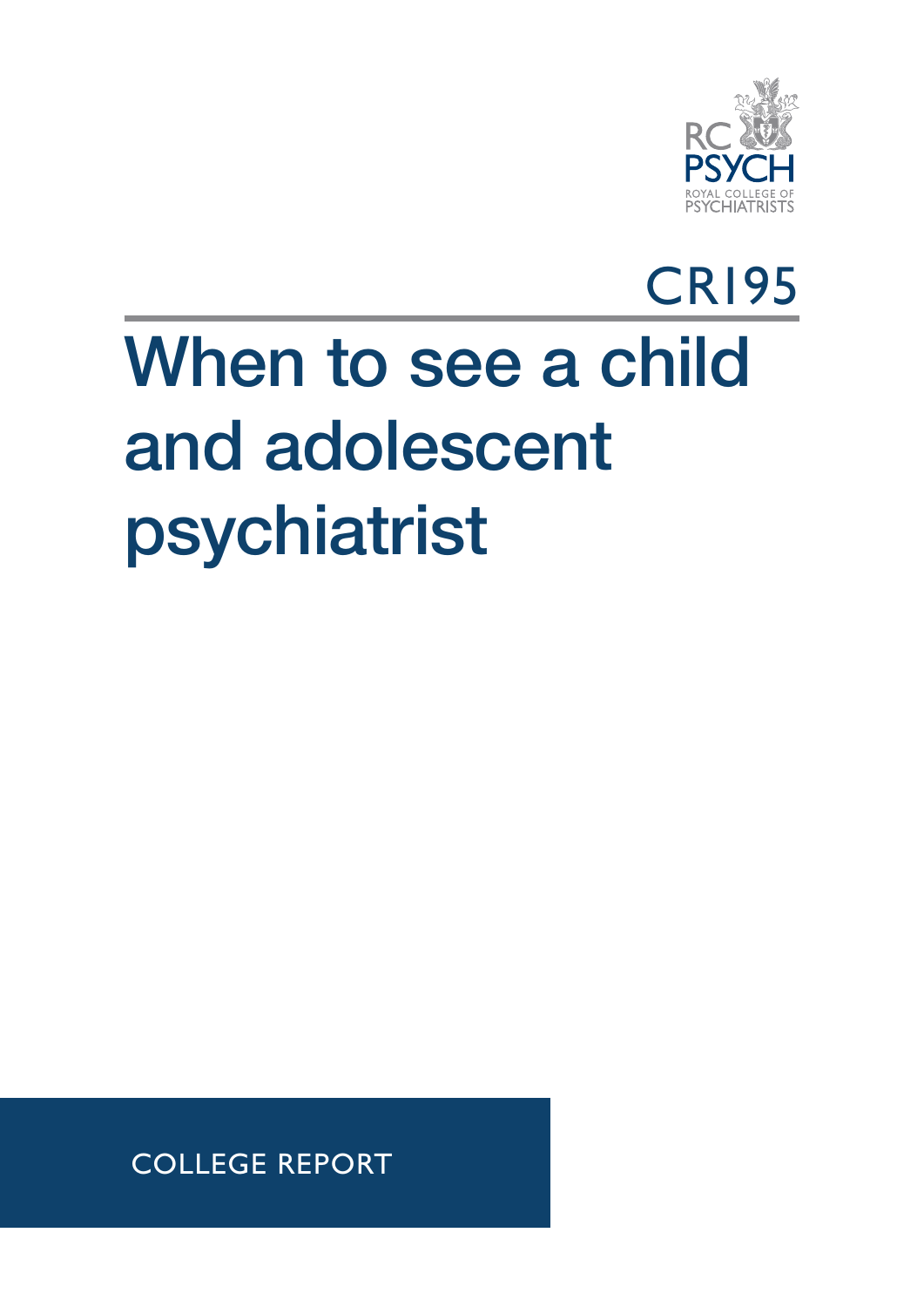# | Authorship

Written by Peter Hindley. With thanks for their valuable contribution to Gillian Rose, Anne McFadyen, Alka Ahuja and Heather Hanna.

#### College Report CR195

December 2014

Approved by the Policy and Public Affairs Committee: January 2014

Due for revision: 2018

© 2014 The Royal College of Psychiatrists

College Reports constitute College policy. They have been sanctioned by the College via the Policy and Public Affairs Committee (PPAC).

For full details of reports available visit the College website at http://www.rcpsych.ac.uk/publications/collegereports.aspx

The Royal College of Psychiatrists is a charity registered in England and Wales (228636) and in Scotland (SC038369).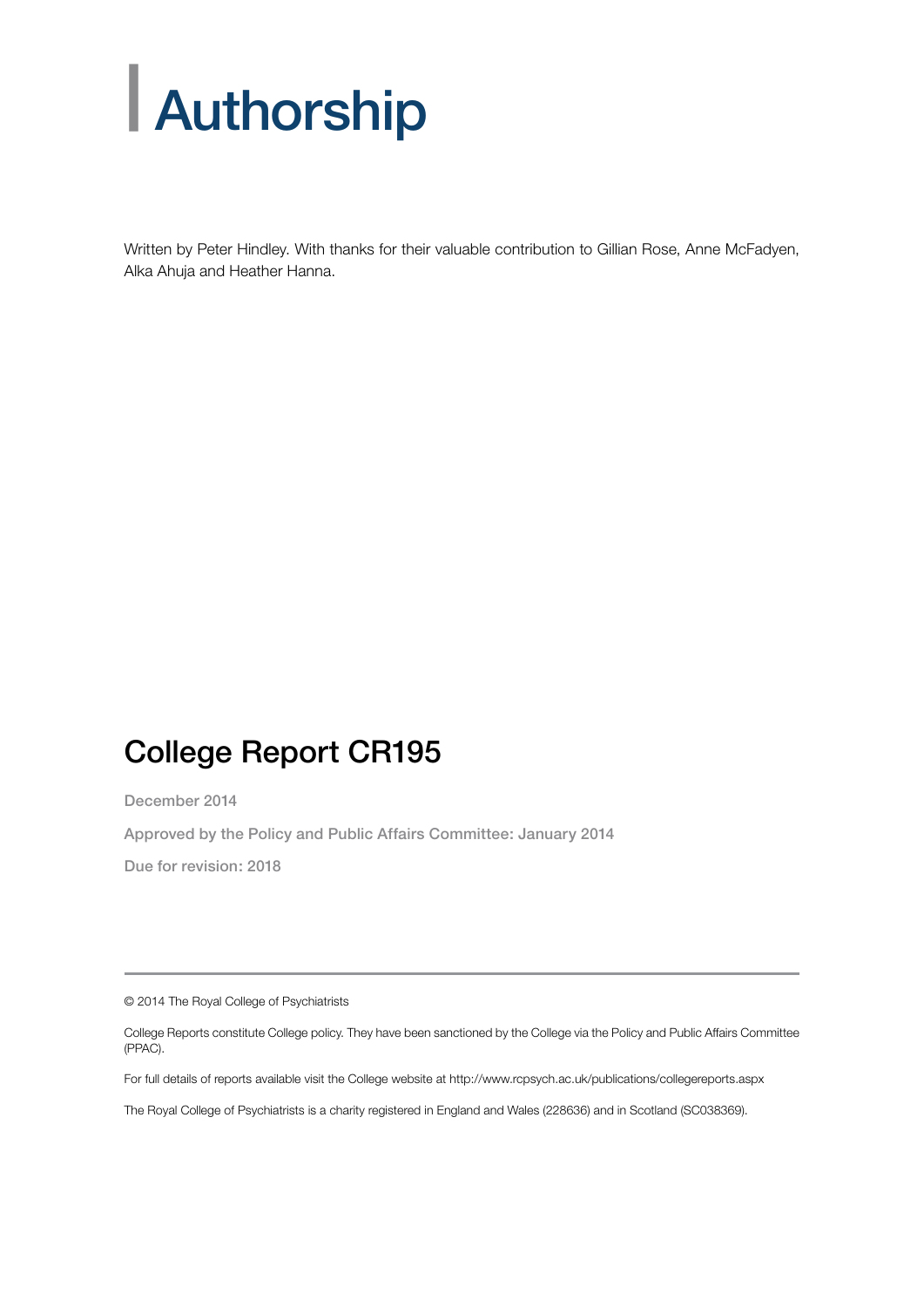# | Contents

| Introduction                                                                     | $\overline{2}$ |
|----------------------------------------------------------------------------------|----------------|
| What is a child and adolescent psychiatrist?                                     | 4              |
| What do child and adolescent psychiatrists do?                                   | 5              |
| When patients should be seen by a child and adolescent<br>psychiatrist           | 8              |
| Child and adolescent psychiatrists in different settings                         | 11             |
| What are the standards to which child and adolescent<br>psychiatrists will work? | 14             |
| Training                                                                         | 15             |
| Appendix 1                                                                       | 16             |
| References                                                                       | 18             |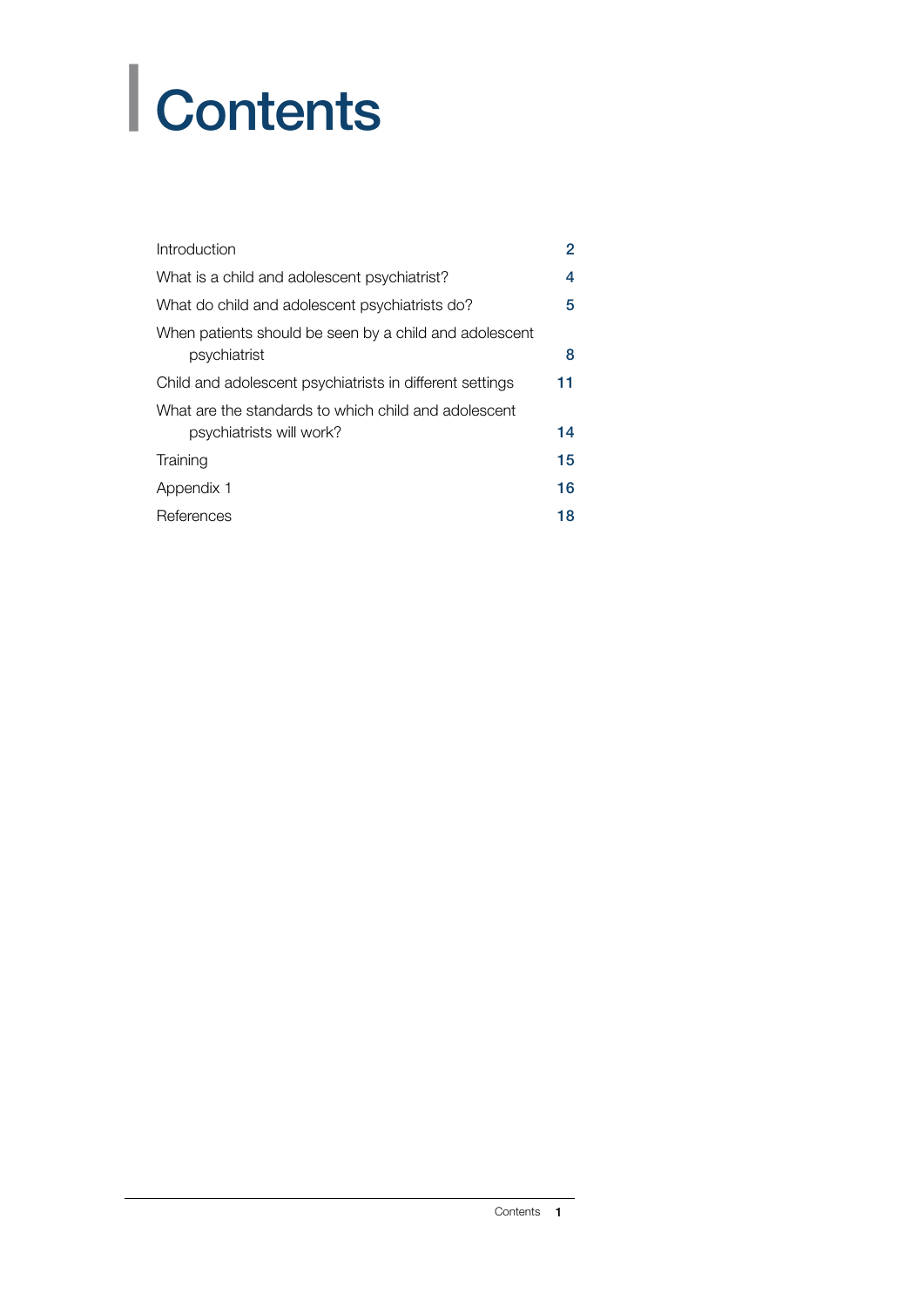# <span id="page-3-0"></span>| Introduction

Mental health services are going through a significant process of change, driven by many factors. These include the desire of patients to be more involved in their care, the new commissioning arrangements for health services in England, Northern Ireland and Wales, the financial pressures facing healthcare across the UK, changing professional roles and responsibilities for all clinicians, and the development of innovative services that are supporting patients, as far as possible, to receive treatment in their communities rather than in hospital beds. Child and adolescent psychiatrists will continue to champion those changes that will lead to better patient care and be uncompromising if changes will worsen patient care.

This report is written to clarify for commissioners, providers of mental health services, child and adolescent psychiatrists, our patients and our colleagues when patients should be seen by a psychiatrist to ensure that they receive safe, high-quality, evidence-based care. It is important at a time of such significant change that there is clarity about the roles and responsibilities of all professionals caring for patients within the multidisciplinary teams in which they work.

Many documents have informed this paper, including:

- **Seven Day Consultant-Present Care (Academy of Medical Royal** Colleges, 2012a)
- **Benefits of Consultant-Delivered Care (Academy of Medical Royal** Colleges, 2012b)
- The Shape of the Medical Workforce (Centre for Workforce Intelligence, 2012)
- Safe Patients and High-Quality Services (Mynors-Wallis, 2012)
- commissioning quidance for primary care mental health services and acute care (Joint Commissioning Panel for Mental Health, 2013)
- **•** *The Abandoned Illness* (Schizophrenia Commission, 2012)
- **A Competency Based Curriculum for Specialist Training in** *Psychiatry: Specialists in Child and Adolescent Psychiatry* (Royal College of Psychiatrists, 2014)
- z *Building and Sustaining Specialist CAMHS to Improve Outcomes for Children and Young People* (CR182; Royal College of Psychiatrists, 2013).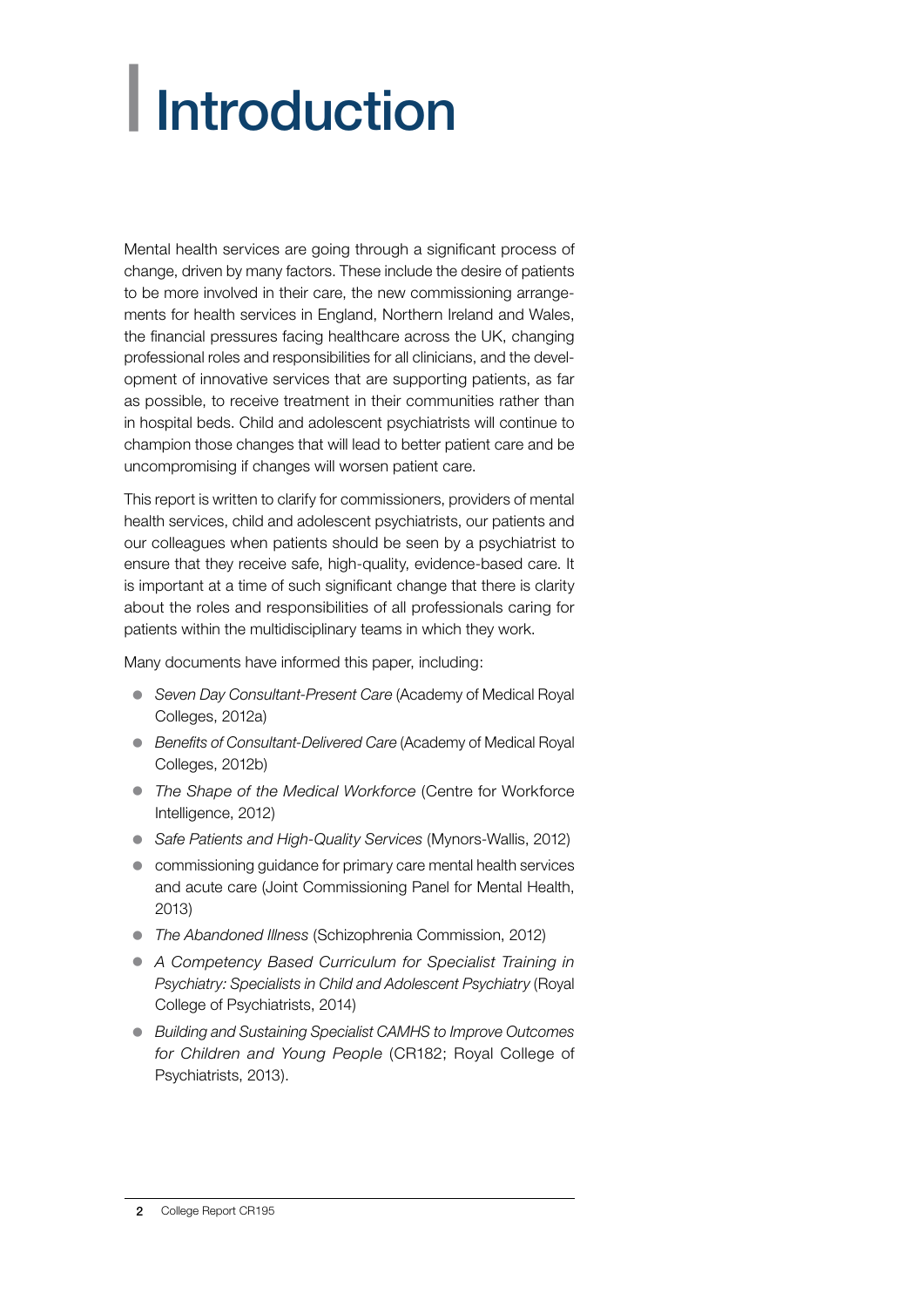The document is set out in six sections.

- 1 What is a child and adolescent psychiatrist?
- 2 What do child and adolescent psychiatrists do?
- 3 When patients should be seen by a child and adolescent psychiatrist?
- 4 Child and adolescent psychiatrists in different settings.
- 5 What are the standards to which the child and adolescent psychiatrist will work?
- 6 Training and research and child and adolescent psychiatrists.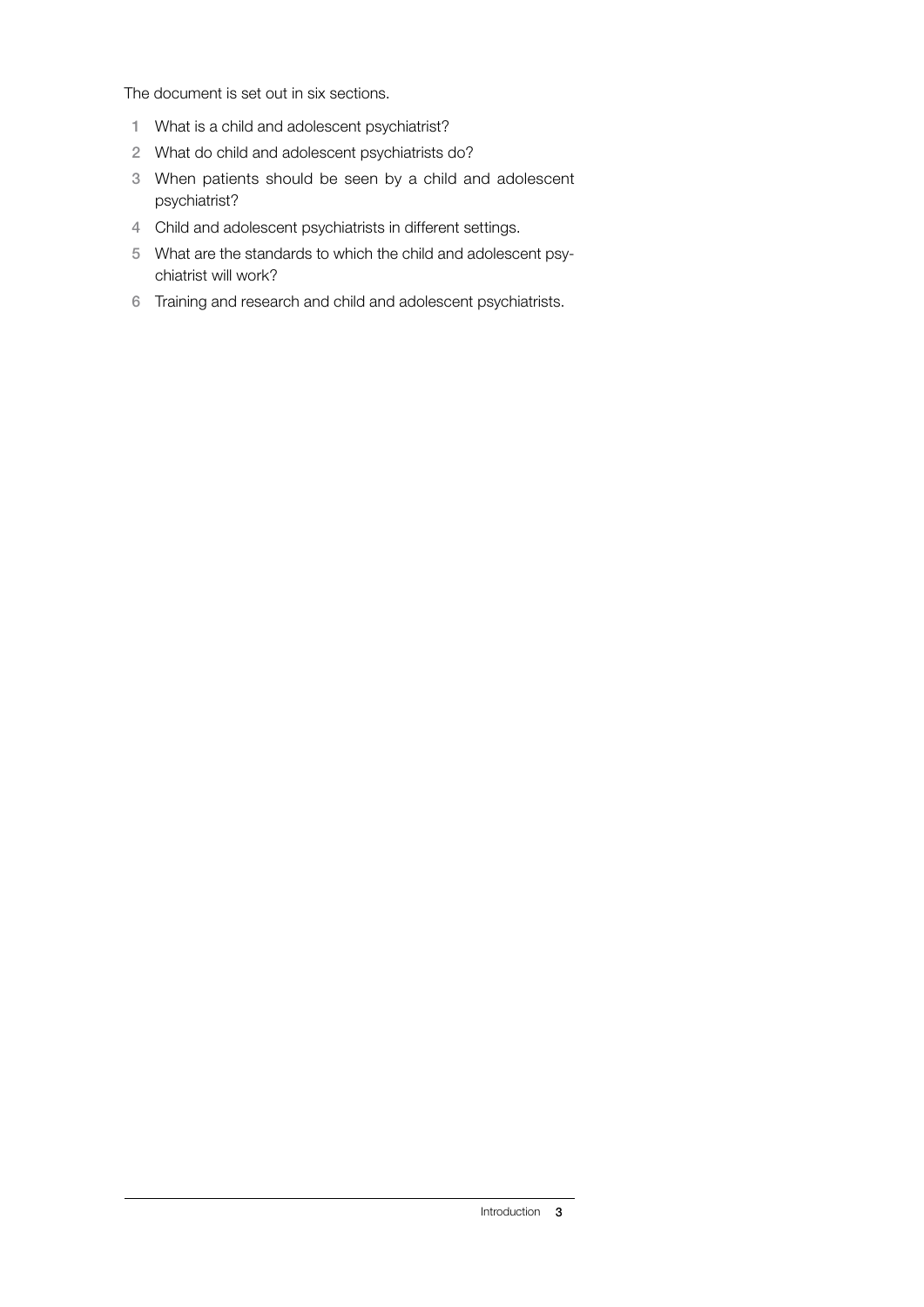### <span id="page-5-0"></span>| What is a child and adolescent psychiatrist?

A child and adolescent psychiatrist is a medically trained specialist with skills in the assessment, management and treatment of mental health problems, disorders and illnesses in children and young people under the age of 18. The child and adolescent psychiatrist can also offer expertise in disorders starting in childhood and adolescence to adult mental health services during transition from child and adolescent mental health services (CAMHS) to adult mental health services. Like all psychiatrists, they are trained to integrate biological, psychological and social factors when working with patients (the bio-psychosocial model). Their training takes into account the following key features of working with children and young people:

- developmental changes are most marked during childhood and adolescence
- $\bullet$  children have to be viewed in the context of their families on whom they are generally dependent, and definitions and compositions of the families are changing all the time
- $\bullet$  the cultural context of the child is highly significant
- more often than in adult cases, the nominated child does not present themselves but is presented
- cultural mismatches between young people and their carers may affect presentations to mental health services and how they are managed (Dogra, 2014)
- children need to be understood in the context of their wider systems: school, local communities, healthcare, etc.

This document will focus on the role of the consultant child and adolescent psychiatrist. This reflects the fact that the consultant child and adolescent psychiatrist is a highly specialised clinician who has had many years of training and passed a series of theoretical and practical examinations. Child and adolescent psychiatrists in training can provide a useful service, which will always be under the supervision of an experienced consultant. Specialty doctors and associate specialists (in England, Wales and Scotland) also have an important role in service delivery and are supported through supervision and training to deliver high-quality care. The Royal College of Psychiatrists supports the Academy of Medical Royal Colleges (AoMRC) terminology to use the term consultant to include any doctor who is on the General Medical Council's (GMC's) specialist register.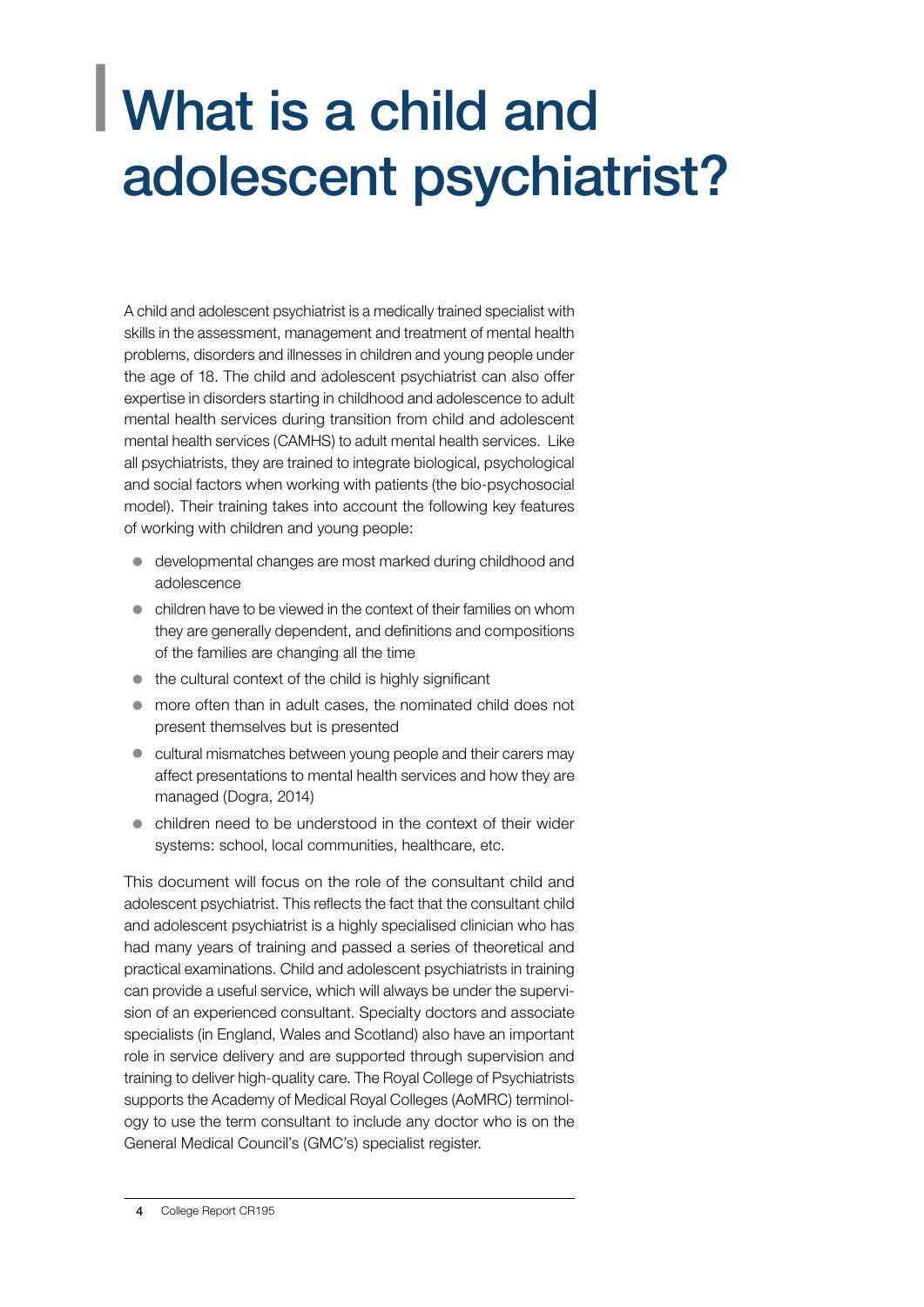### <span id="page-6-0"></span>| What do child and adolescent psychiatrists do?

In child and adolescent psychiatry, there is a longstanding focus on delivering care in community and out-patient settings, often integrated with other child and family services. CAMHS have been described as 'tiered' services (Department of Health, 1995). Tier 1 includes universal services (education, primary care, Social Services), tier 2 is targeted CAMHS, tier 3 is specialist CAMHS and tier 4 covers in-patient and highly specialist out-patient CAMHS. In Northern Ireland there is a five-step model that is equivalent to the tiered model. Consultant child and adolescent psychiatrists are predominantly based in tier 3 community CAMHS but often link to and sometimes work in tier 2 services. In-patient child and adolescent psychiatrists are increasingly working in conjunction with a broad range of services that aim to either avoid or shorten in-patient stays (tier 3+, outreach, crisis intervention, supported discharge – broadly described as tier 3+ (England) or community tier 4 (Scotland) in this document). This document considers a framework for the three most common service types which can act as a template for other areas. These are: community and out-patient child and adolescent mental health services (tier 2/3 CAMHS), in-patient child and adolescent units and tier 3+ or community tier 4 services. It is important to note that child and adolescent psychiatry includes all of the psychiatric subspecialties (intellectual disability, forensic, liaison, psychotherapy, etc.). This is reflected in this document.

The clinical role of a consultant child and adolescent psychiatrist sits alongside other important duties, including training the next generation of doctors. Consultants are at the forefront of research and innovation and play a significant part in the running of a successful organisation (Mynors-Wallis, 2012), alongside other colleagues within the multidisciplinary team.

#### Assessment

Child and adolescent psychiatrists are trained to make a thorough assessment of the child/young person, which enables them to bring together all factors in the current presentation and history to both develop a formulation and make a diagnosis. A formulation is the considered summary of diagnosis, problem list and causation (recognising uncertainty where it exists). For children and adolescents this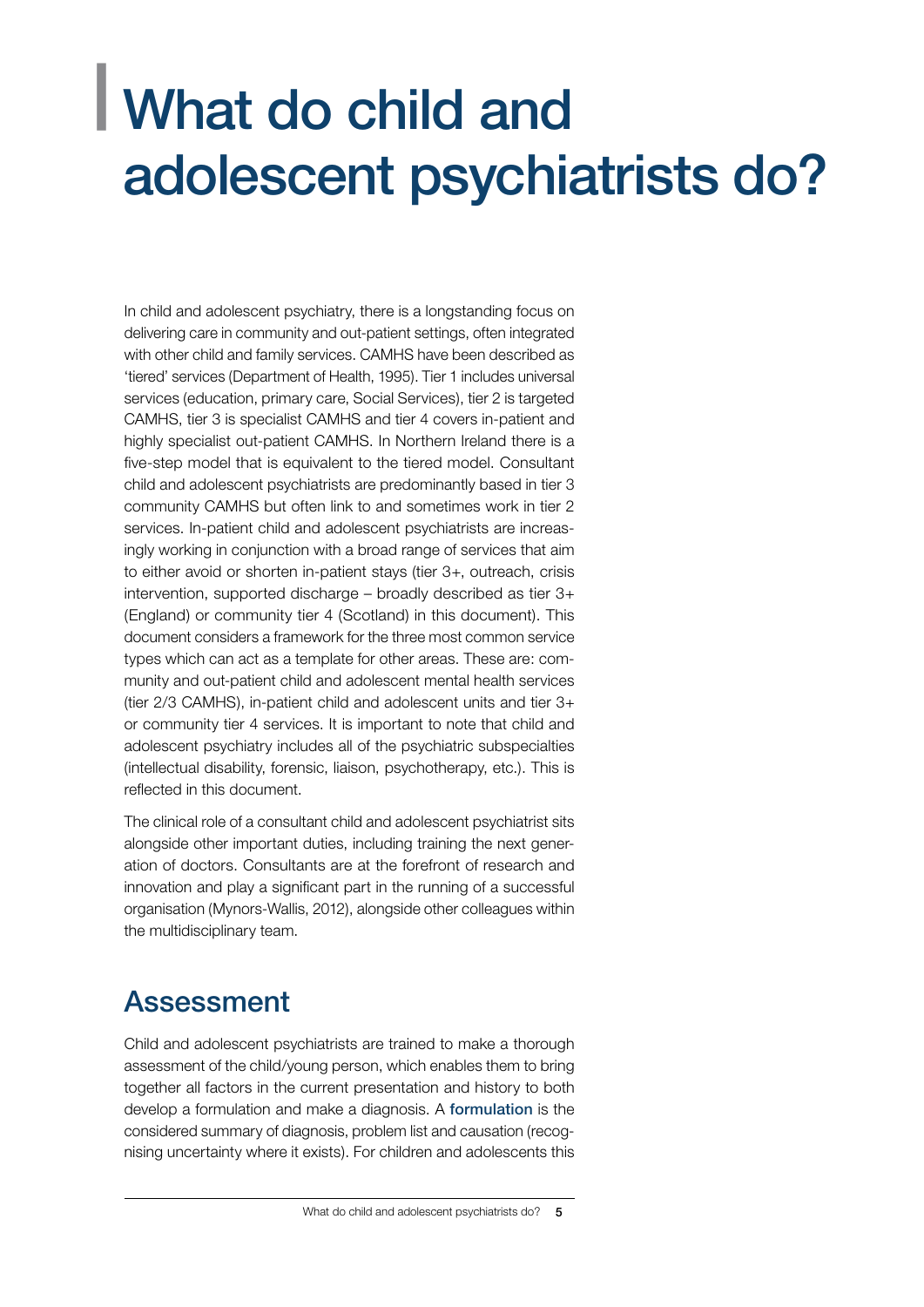includes key developmental factors, family and peer group factors, education and relevant social factors, including child safeguarding. The formulation is key to drawing up a management plan.

Consultant child and adolescent psychiatrists should be involved in the formulation of new cases and the assessment of complex cases because there is evidence that early consultant assessment and intervention improves patient outcomes (see Appendix 1). However, consultant child and adolescent psychiatrists are part of multidisciplinary teams, working with colleagues such as clinical psychologists, family systemic therapists, child and adolescent mental health nurses, child psychotherapists, social workers and other allied health professionals, often with high levels of professional skills. Consultant child and adolescent psychiatrists working in tier 2/3 settings will not have to see all children assessed by the teams that they work in. In many cases, consultation with colleagues and discussions in team meetings will suffice.

#### Personal physician and therapist

The consultant child and adolescent psychiatrist has a role as the personal physician for a group of patients: not only those with complex and severe disorders but also those for whom a particular skill of the psychiatrist, for example medication management or understanding the links between physical and mental illness, is valuable. For many patients, a sense of continuity over time is important and within teams the consultant child and adolescent psychiatrist is important in ensuring that this sense of continuity is maintained. This does not mean the consultant child and adolescent psychiatrist sees every patient every time indefinitely: although this may be necessary for some patients, for others the consultant can lead the development of models of service delivery that achieve this sense of continuity by other means.

#### Leadership and support for the multidisciplinary team

Consultants are responsible within their teams for providing leadership to ensure the delivery of high-quality care for patients. Although other members of the team may have important leadership roles, the consultant child and adolescent psychiatrist should provide clinical leadership for the team within which they work. A key aspect of leadership is the promotion of excellence in service delivery and in enabling others within the team to provide care of the highest standard.

Consultant child and adolescent psychiatrists have an important role within teams in the management and containment of risk and anxiety for patients with complex disorders and risky behaviours. This is achieved through the support of the team and management of clinical governance processes.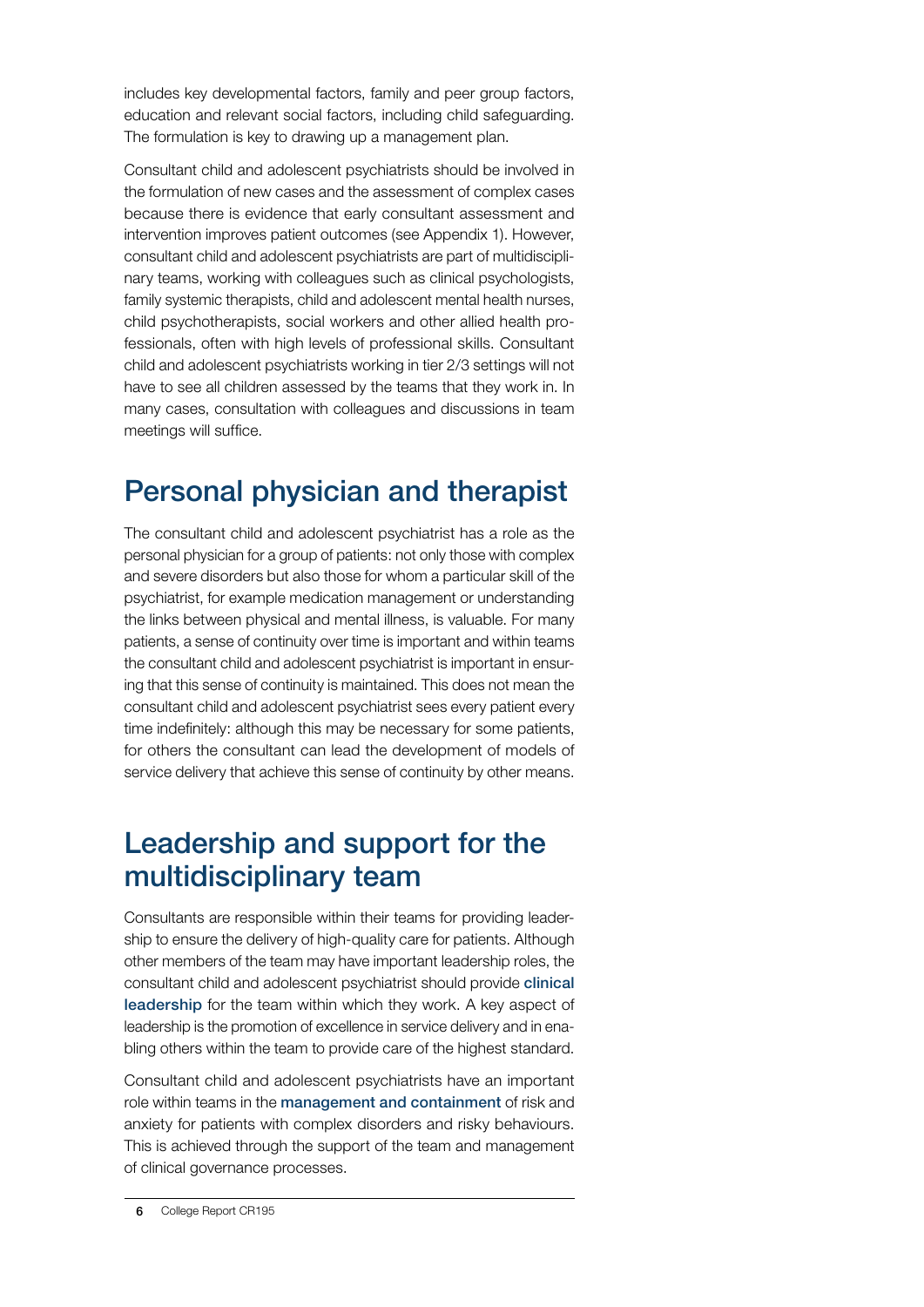#### Implementation of mental health legislation

Although other clinicians have important roles within mental health legislation, it remains the case that a significant part of this work is done by consultant child and adolescent psychiatrists, who need to have sufficient time to undertake the tasks to the high standard expected.

 A consultant child and adolescent psychiatrist should be involved in the care of any patient who has a mental disorder, or possibility of a mental disorder, and one or more of the following factors are in place:

- 1 The nature of the mental disorder requires psychiatric care.
- 2 Risk to self or others.
- 3 Poor engagement with service or abnormal illness behaviour.
- 4 A need to respond authoritatively to another agency.
- 5 Complex psychopharmacology is required or being prescribed.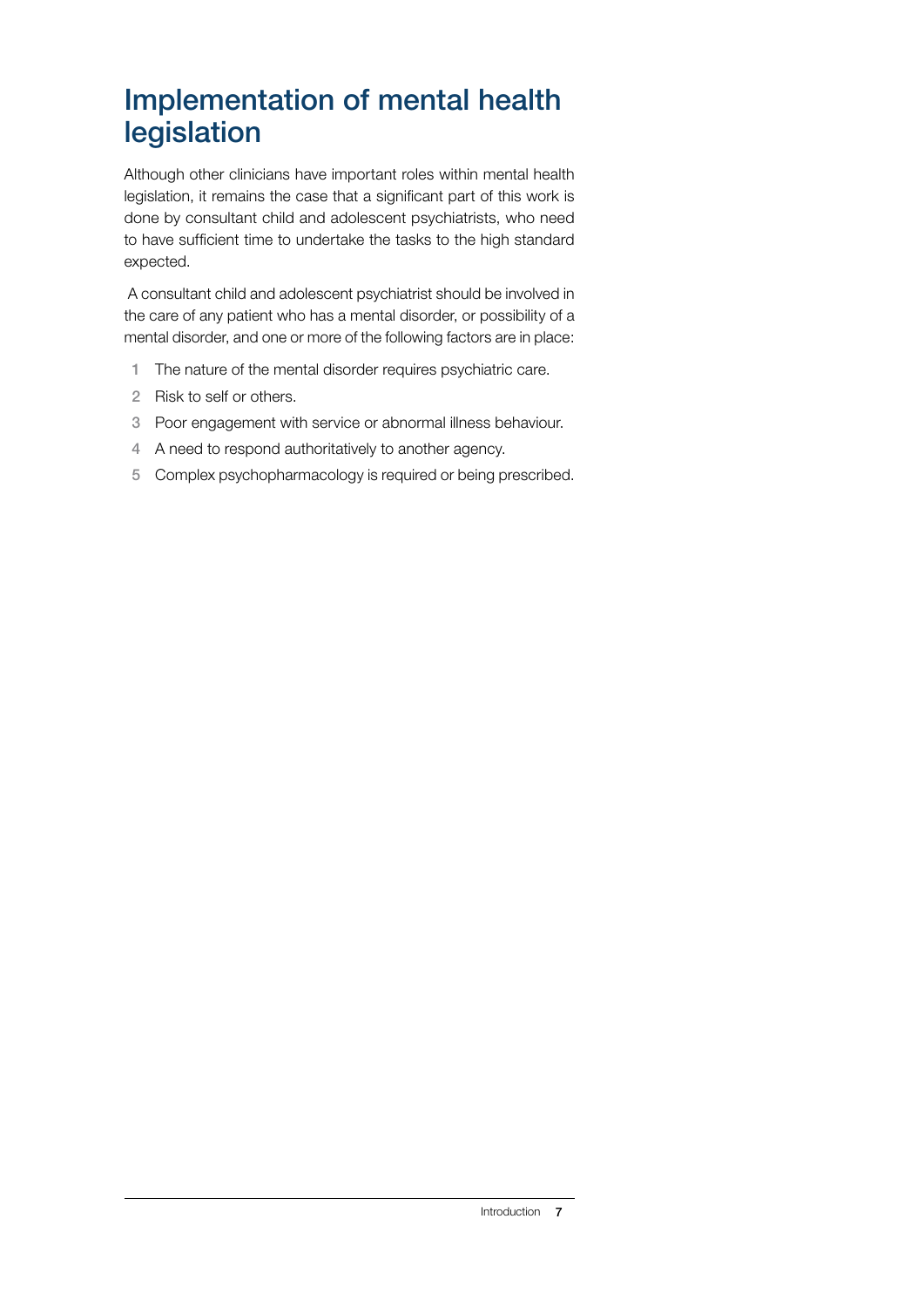### <span id="page-9-0"></span>| When patients should be seen by a child and adolescent psychiatrist

#### 1. The nature of the mental disorder requiring psychiatric care

Mental illness is common in the general population. The widely quoted figure of 1 in 10 indicates that 10% of the childhood population will have a mental illness at some stage during their childhood (Green et al, 2004). It is clearly not feasible, nor desirable, that all of these patients should see a consultant child and adolescent psychiatrist. However, there are specific conditions and circumstances when the involvement of a consultant child and adolescent psychiatrist is recommended. Generally, child and adolescent psychiatrists should be directly involved in the assessment and management of children, and children and young people presenting with more complex, more severe and more high-risk problems. Consultant child and adolescent psychiatrists are experienced therapists who can combine a variety of approaches and so should be able to provide therapy to children and young people with complex and high-risk problems (e.g. combining psychotherapy with pharmacotherapy or individual with family approaches).

Child and adolescent psychiatrists are skilled in working with children and families with complex disorders, where an understanding of the interplay between biological, social and psychological factors is important and where multimodal interventions are indicated. Child and adolescent psychiatrists involved with the care of children and young people with these types of conditions may be involved in direct assessment and treatment but may also provide consultation and liaison to services, without necessarily seeing the child and their family.

Children and young people with mental health problems are often subject to multiple risk factors: psychosocial adversity, physical health problems, developmental delay and disorder, complex family relationship, school difficulties, parental mental illness. Children with physical health problems and children whose parents are experiencing mental health difficulties warrant a lower threshold for the involvement of a child and adolescent psychiatrist.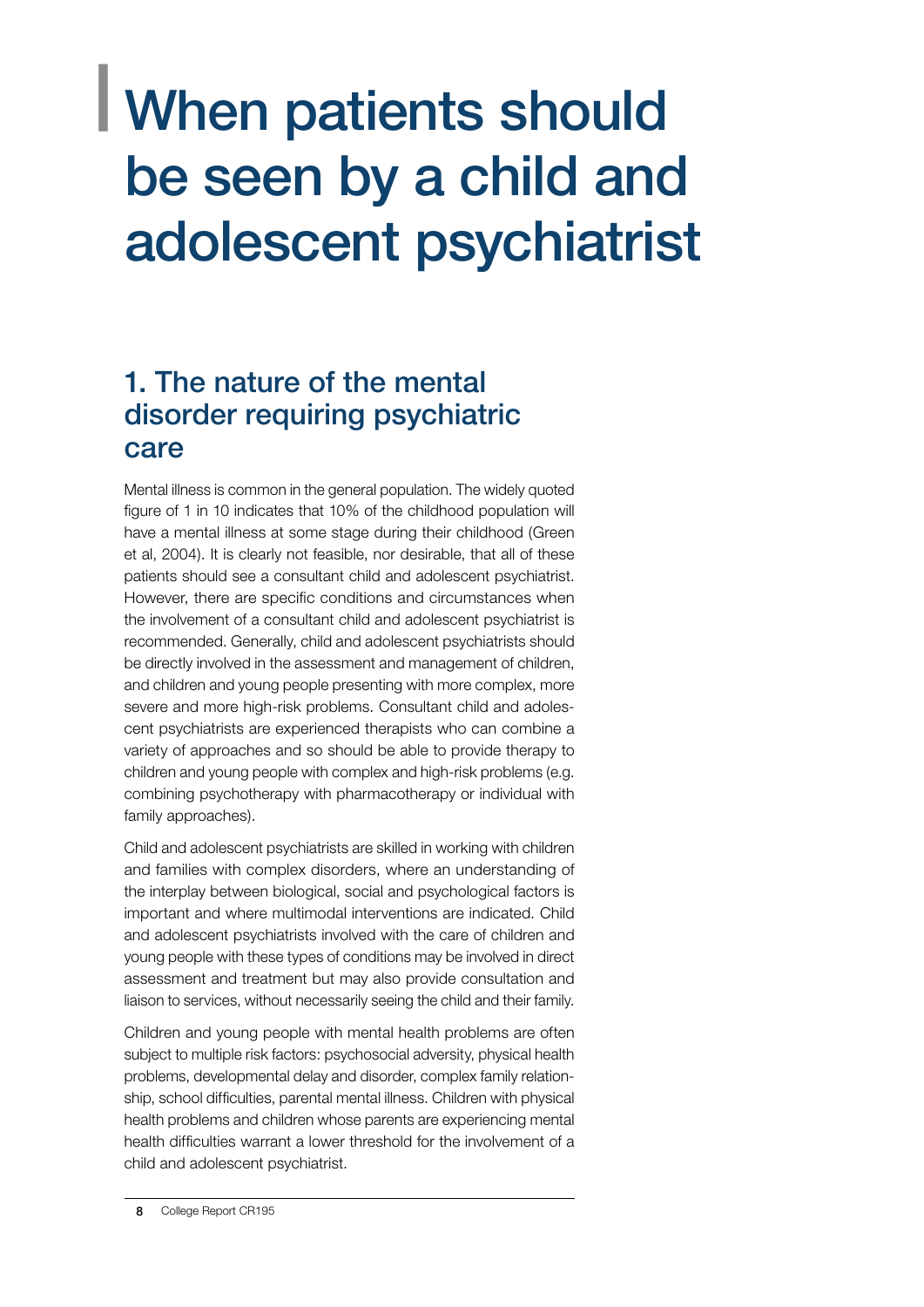The following is a list of mental health conditions in the management of which child and adolescent psychiatrists play a significant role. The list is representative, not exhaustive:

- children with developmental disorders such as autism spectrum disorder, intellectual disability and attention-deficit hyperactivity disorder (ADHD)
- $\bullet$  children with emotional and behavioural problems, particularly when parental mental illness is a significant factor in the child's presentation
- depression and anxiety disorders (generalised anxiety, obsessive–compulsive disorder etc.)
- $\bullet$  first presentations of psychotic disorders
- substance misuse amongst children and young people with comorbid mental health problems
- children and young people with eating disorders need comprehensive assessment of both physical and mental health needs; they often need multi-modal intervention, sometimes including psychopharmacology, and often experience complex comorbidities (anxiety, depression, autism spectrum disorders); consultant child and adolescent psychiatrists should be directly involved in the assessment and treatment of these young people
- children and young people who have experienced complex trauma (often in the context of child abuse)
- young people with emerging emotionally unstable personality disorder.

#### 2. Risk to self or others (including emergency departments and paediatric liaison)

Child and adolescent psychiatrists have a key role in the multidisciplinary assessment of risk to both self and others. Patients and carers rightly expect that a consultant child and adolescent psychiatrist will be involved in the assessment and management of all patients for whom significant risk is identified. These include patients who are at risk of harming themselves, at risk of harming others or vulnerable to neglect. Child and adolescent psychiatrists have particular expertise in the safeguarding of children. Because of their knowledge of mental health, they often have a specific role to play in the safeguarding of children with parents with mental health problems. Service models that triage initial assessments to other professionals should ensure that all new cases are discussed with a consultant child and adolescent psychiatrist.

A consultant child and adolescent psychiatrist should also be involved in all cases where there is potential risk to others. A child and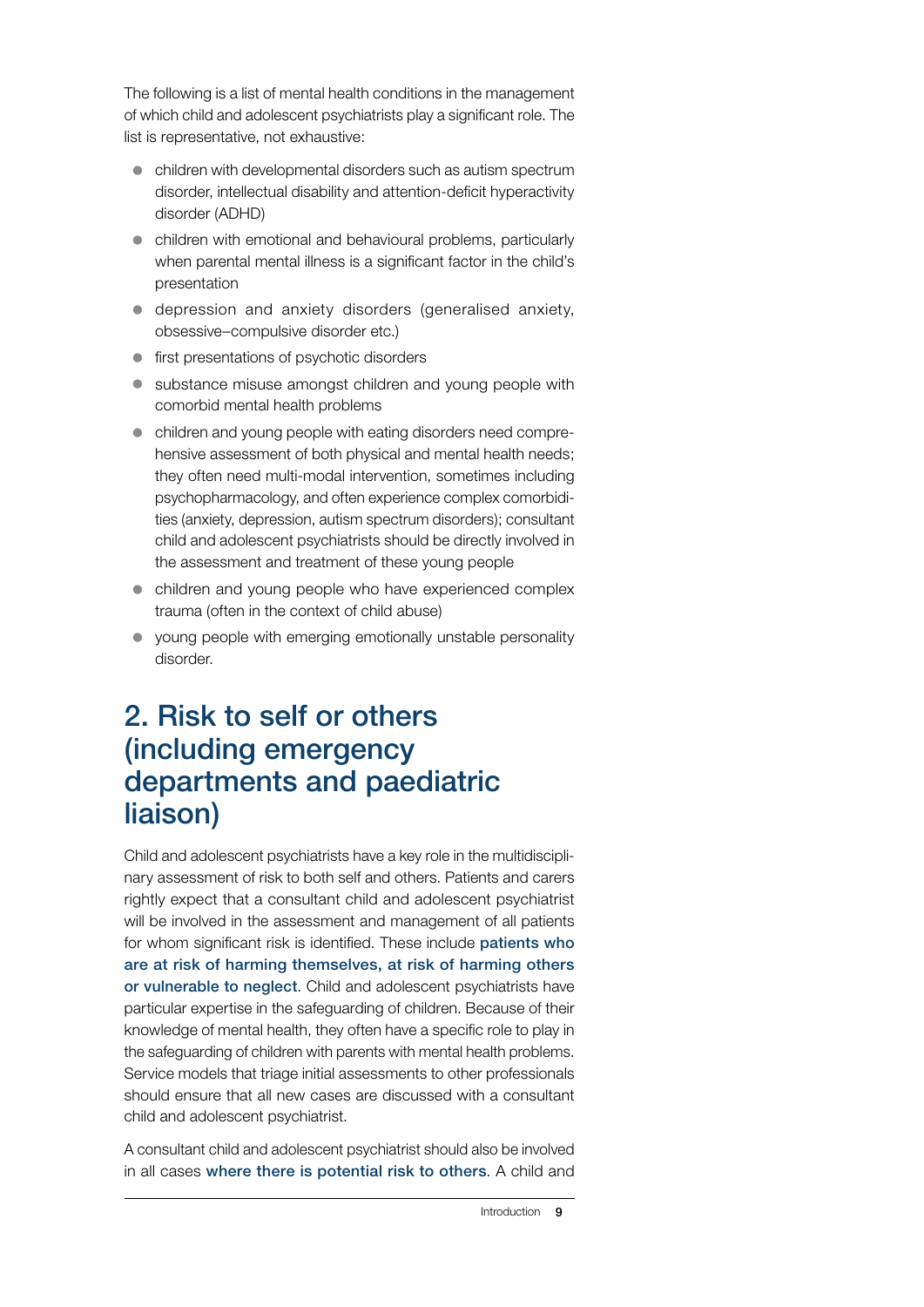adolescent psychiatrist should be involved in the assessment of and formulation for all children and young people who have made a significant attempt to harm themselves, when this is done in the context of a mental illness. Initially this can be by consultation and discussion with the assessing clinician, but where there is a high level of risk or complexity, direct involvement is indicated. This is to ensure that the management plan reflects a clear plan for treatment of the mental illness as part of the amelioration of risk. Individuals with mental illness present symptoms through a prism of social and personality factors and physical illnesses. An accurate assessment and diagnosis is not always straightforward. Patients and their carers rightly expect a thorough diagnostic formulation, particularly when risk is involved, acknowledging uncertainty where it exists, in order that they can be fully informed as to the evidence-based treatment options. A consultant child and adolescent psychiatrist should be involved in and lead this process.

#### 3. Particular issues around engagement with service, abnormal illness behaviour

Some patients have difficulty in accessing services or show challenging or abnormal illness behaviour. Patients with these problems need a consistent, boundaried approach and input over a protracted period of time. A consultant child and adolescent psychiatrist is often best equipped to support these patients and the team members trying to help them.

#### 4. A need to authoritatively respond to another agency

Mental health services are sometimes asked by other agencies to provide an assessment of risk or advice on the management of challenging behaviour. In certain circumstances, a consultant child and adolescent psychiatrist will be best placed to do this, and can also help mental health services maintain appropriate boundaries around/ in relation to the remit of service delivery.

The treatment regime for many patients with significant mental health problems involves the use of medication. Medication regimes that are known to benefit patients can often be complex and there are important judgements to be made by the patient about risk and benefits that should be informed by the expert view of the consultant. Many patients have physical health problems and it is important that prescribers have an understanding of the interaction between physical and mental health and also the potential for untoward drug interactions.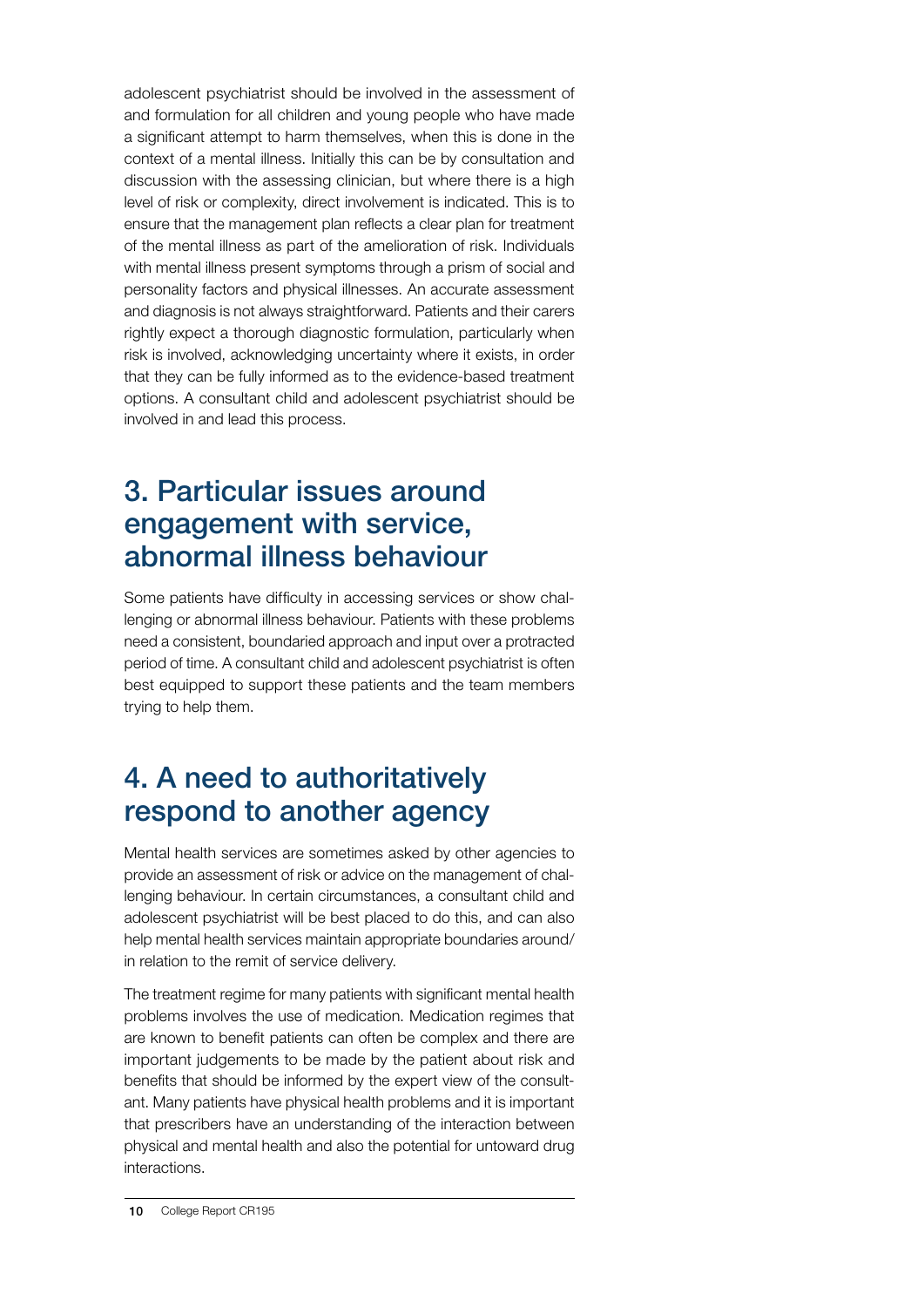### <span id="page-12-0"></span>| Child and adolescent psychiatrists in different settings

#### Community CAMHS

Consultant child and adolescent psychiatrists in community CAMHS teams play a key role in the assessment, formulation and diagnosis of complex cases. They also play a key role as clinical leaders in community teams and, as medical practitioners, a central role in the management of children with comorbid medical conditions. Consultant child and adolescent psychiatrists will not see all the children and young people in community CAMHS, but will often provide consultation and supervision to other professionals within the service. In limited circumstances, consultant child and adolescent psychiatrists will be involved in delivering therapy for children and young people with complex and high-risk problems.

#### Links with primary care

General practitioners (GPs) value links with consultant child and adolescent psychiatrists, whom they can call upon for advice and support about individual patients. As one GP respondent to the Academy of Medical Royal Colleges' consultation on the benefits of consultant-delivered care said, they would 'welcome greater opportunities to speak to or email a consultant who directly knew the patient and had the authority to see the patient sooner or change their management plan as necessary' (Academy of Medical Royal Colleges, 2012b). Easy two-way communication between the consultant child and adolescent psychiatrist and GP can help facilitate better care for patients in transfer between primary and secondary care, and benefit patients continuing in primary care, giving them swift access to secondary care when necessary.

For children and young people, primary care encompasses a range of agencies. For this reason, consultant child and adolescent psychiatrists play a significant role in liaising with a wide range of services: general practice, hospital and community paediatrics, education, social care and the voluntary sector.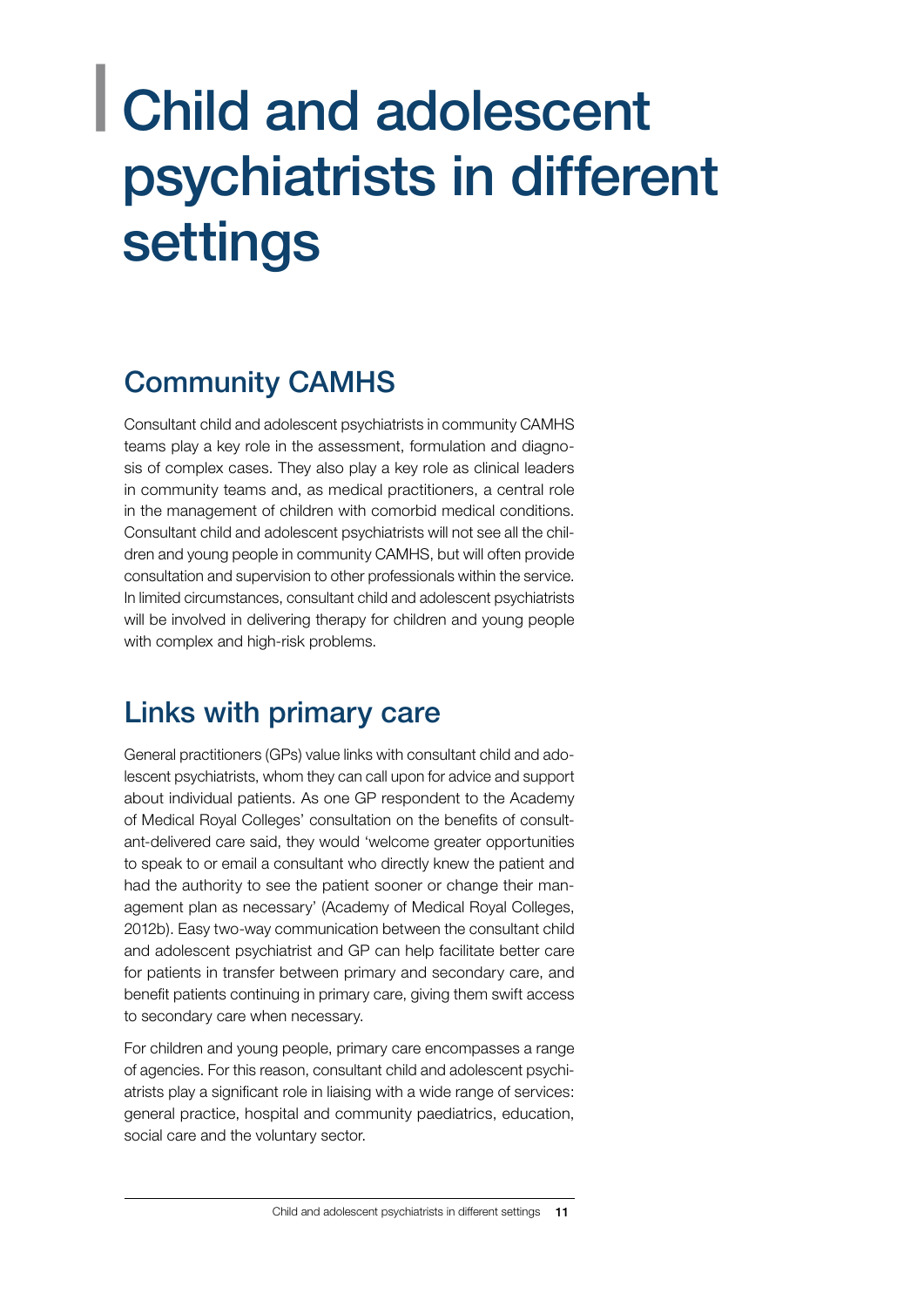The consultant child and adolescent psychiatrist in the community CAMHS team will be involved in the reviews of complex patients who are often cared for under the care programme approach (CPA) (care and treatment plan (CTP) in Wales). In Northern Ireland, the promoting quality care approach is used to manage children and young people who are at high risk. The child and adolescent psychiatrist should be involved in ensuring safe, high-quality care plans are in place and be available to support other professionals in the care of such patients. There should be care plans for all patients, not just those on CPA (CTP in Wales). Making sure this happens is the responsibility of the whole team and should be followed up through governance processes. Team meetings are a way to access consultant input and involvement in care plans.

All patients, regardless of age, want to see an expert with the knowledge and skills to address their problems and provide them with the highest standard of care. Expert consultant care should enable fuller and better information to be shared with young patients and their relatives. This includes reducing the scope for misinformation, lending support, shared decision-making and minimising complaints and confusion. There is evidence that consultant involvement in a patient's care can increase the patient's and their family's overall satisfaction with care (Academy of Medical Royal Colleges, 2012b: p. 28).

#### Child and adolescent in-patients

In-patients can present the greatest challenges to the service. It is expected therefore that each consultant should have sufficient time to personally review each patient at least once a week. There is evidence that length of stay is reduced if patients are reviewed by a consultant, with discharge planning starting earlier in the admission process.

Psychiatric in-patient care entails careful assessment of the child and their family and detailed understanding of the child's system (school, social circumstances, etc.). This understanding arises from the personal relationship that the consultant forms with their patients in the in-patient setting. Admissions to in-patient units can occur either as emergencies or as planned events. However, discharges and changes to treatment often entail careful consultation with the child and their wider system. Key decisions about a young person's care are best made by the consultant child and adolescent psychiatrist, who knows the young person and their family best. However, if there is an acute change in a child or young person's presentation out of working hours, urgent review by the duty consultant child and adolescent psychiatrist would be indicated.

All consultant child and adolescent psychiatrists have some responsibility for the physical health of their patients in an in-patient setting. However, the in-patient consultant child and adolescent psychiatrist has the primary responsibility while the patient is in their care.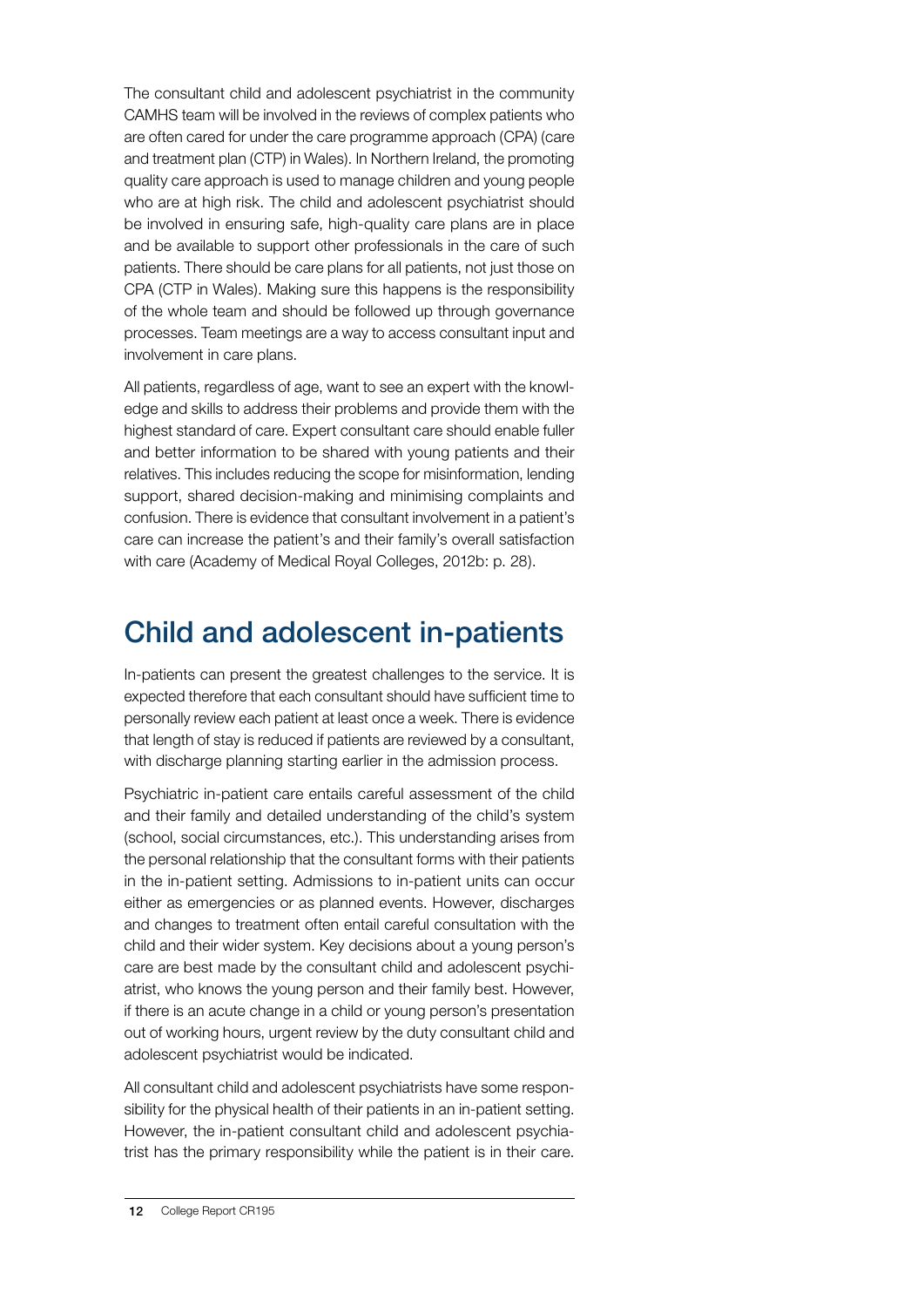Approximately 10% of children and young people have a chronic health condition (Reulbach *et al*, 2010). The early features of the metabolic syndrome, particularly weight gain, often appear in young people with early-onset psychotic disorders. Equally, re-feeding syndromes can emerge in children and young people with eating disorders. The in-patient admission process provides a good opportunity to conduct a thorough review of a patient's physical health problems so that, on discharge, a clear management plan can focus on both physical and mental health issues.

#### The tier 3+ or community tier 4 team<sup>a</sup>

All patients in a tier 3+ or community tier 4 team should be reviewed by a consultant child and adolescent psychiatrist, reflecting the fact that these patients are very unwell and that, were it not for the tier 3+ team, they would be an in-patient. These reviews should take place at least once a week.

Entry and exit from a CAMHS tier 3+ or community tier 4 team should entail review by:

- $\bullet$  in-patient consultant child and adolescent psychiatrist preceding discharge, or
- **community CAMHS consultant preceding outreach team referral.**

Children and young people who are under the care of a CAMHS tier 3 + or community tier 4 team should receive regular consultant child and adolescent psychiatrist reviews. This is particularly so if there is a change in presentation or a change in plan from that expected by the consultant referring into the service. There should be a consultant review to ensure that the decisions made will provide high-quality, safe patient care and are fully understood by patients and their carers. Parents, carers and young people should have a copy of their care plan communicated in a form appropriate to their competency/capacity.

A key role of the consultant child and adolescent psychiatrist in the CAMHS tier 3+ or community tier 4 service is to ensure that there is a seamless transition in care between teams and that patients and their families are fully involved with decisions that are made.

Following a significant episode of self-harm, it is expected that patients who have been assessed by other members of the multidisciplinary team should be discussed with a consultant child and adolescent psychiatrist, if they are not already in the care of a mental health service. A significant episode of self-harm is one that leads to a presentation to an accident and emergency (A&E) department for treatment or assessment.

a. In Northern Ireland, specialist community-based, multidisciplinary CAMHS would be described as 'providing care at step 3'. Tier 3+ would be equivalent to step 4.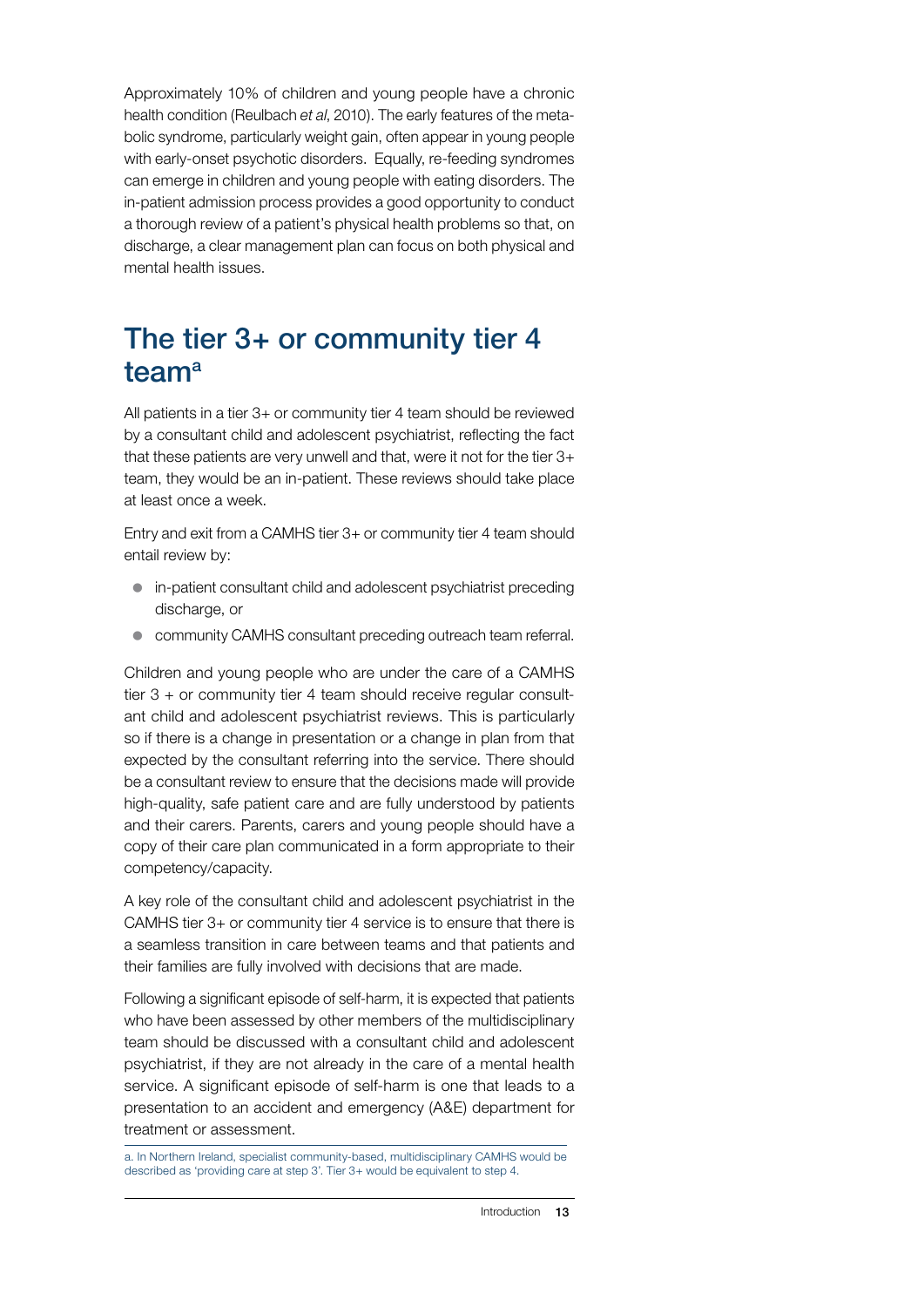### <span id="page-15-0"></span>| What are the standards to which child and adolescent psychiatrists will work?

Child and adolescent psychiatrists wish to provide high-quality, safe, personalised care for patients and rightly expect to be judged according to this standard. To deliver this standard of care, consultant child and adolescent psychiatrists need sufficient time, in both out-patient and in-patient settings, to engage with patients and their families/ carers as partners in care. They also need sufficient time to support other members of the multidisciplinary team in providing such care.

Child and adolescent psychiatrists are expected to know and utilise national guidance with regard to the treatment of psychiatric disorders. However, it is often the case that treatments are not set out in guidelines for patients with complex disorders and those who have failed to respond to first- and second-line interventions. The consultant child and adolescent psychiatrist's expertise and judgement then comes into play in determining treatment plans and also monitoring their effectiveness and, in limited circumstances, delivering therapy for children and young people with complex and high-risk problems.

It is not expected that a consultant child and adolescent psychiatrist will document every aspect of an assessment or care pathway. This would be excessively time-consuming and bureaucratic. However, consultant child and adolescent psychiatrists should document reasons why clinical decisions are made, particularly when there are changes in decisions, and when decisions are made that are outside a recommended pathway of care, in relation to patients whose care they are directly involved in.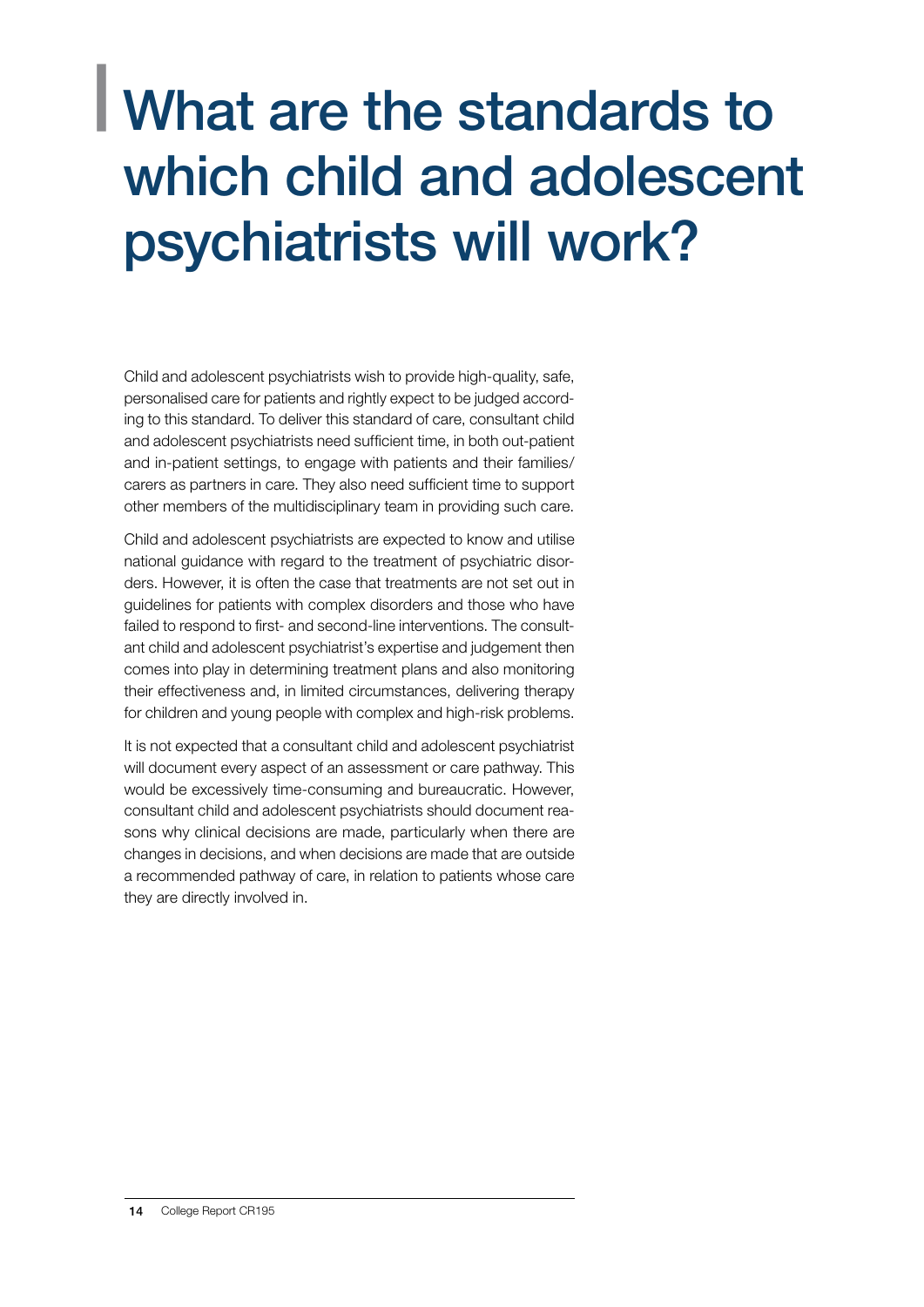# <span id="page-16-0"></span>| Training

It is important, if we are to train the next generation of child and adolescent psychiatrists, that there are opportunities for them to be trained in a broad range of mental health diagnoses and interventions.

It is not possible to become an expert without having had experience of patients with less complex diagnoses. There is an important role, therefore, for consultant child and adolescent psychiatrists to supervise their junior colleagues in the assessment and management of patients who could be managed by members of the multidisciplinary team or by their primary care colleagues; it is important the child and adolescent psychiatrist in training gains sufficient experience to manage more complex cases and emergency child psychiatric presentations in the future. Service reorganisations must take into account the implications for training to ensure that services continue to have a supply of appropriately and broadly trained individuals to become the experts and leaders of the future.

It is also important that there is an opportunity for the child and adolescent psychiatrist in training to have experience of making decisions in all settings, including out-patient clinics, crisis and home treatment teams, in-patient settings (including secure hospital settings and prisons, where relevant). Training experiences must be available over the 24-hour period and 7 days a week.

Child and adolescent psychiatrists need to be trained not only in diagnosis and formulation, but also in how to establish and maintain and therapeutic alliance with patients. Psychiatrists also need to have training in leadership to enable them to provide effective clinical leadership to multidisciplinary teams.

The most recent National Health Service (NHS) reforms establish research as a core activity, for which consultant child and adolescent psychiatrists must take significant responsibility. All consultants should support research, and use their perspective and training to affirm its value, both as the foundation of evidence-based care, but also as an activity that improves care itself. Patients in clinical trials have better outcomes than patients treated 'as usual'.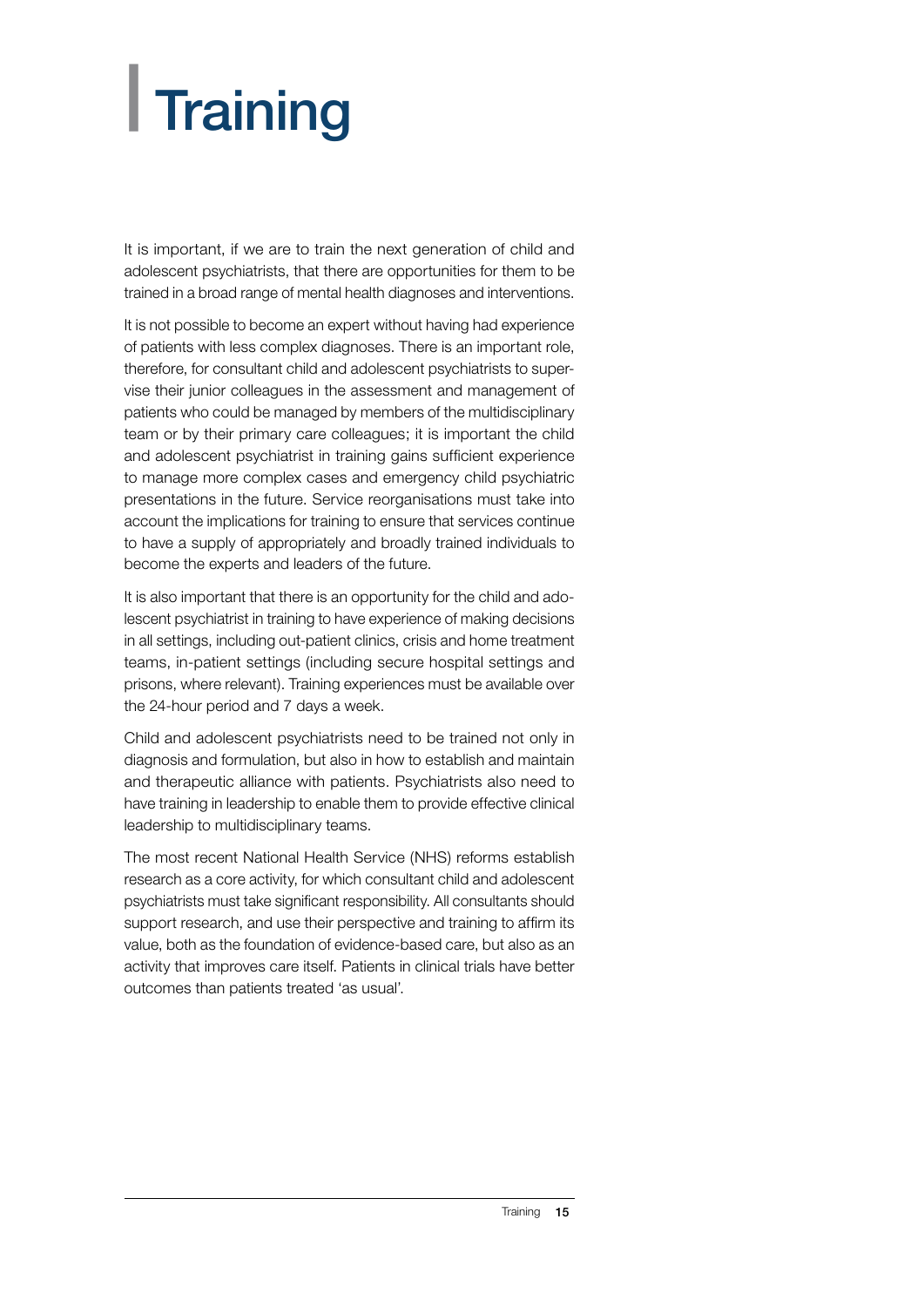# <span id="page-17-0"></span>| Appendix 1

The Academy of Medical Royal Colleges' (2012b) document on the benefits of consultant-delivered care notes:

'Early consultant assessment and intervention ensures that the patient starts earlier on the right pathway of care with opportunity for improved outcomes. In emergency and acute medical care settings this has the potential for immediate dramatic differences in outcome. There is limited statistical data from English hospitals that suggests that the presence of emergency medicine consultants in the Emergency Department may reduce hospital admissions from between 12 and 25% […].

Advanced clinical skills achieving better outcomes and being better placed to manage uncertainty and to respond when there are unexpected complications of unusual circumstances. Hospitals have demonstrated improved outcomes on medical acute admissions units, with reductions in unnecessary admissions, length of stay and readmissions after the introduction of additional consultant ward rounds in the evenings and weekends. […]

Consultant presence. The recent report from NHS London provides strong evidence on the differing mortality rates depending on weekday/ weekend consultant presence. The Royal College of Paediatrics and Child Health (RCPCH) reported a study of infant deaths which found that babies born outside the hours of 9am to 5pm, Monday to Friday, were more at risk of dying and that a lack of immediate access to senior staff at weekends contributed to this outcome.' (p. 14)

There is every reason to believe the benefits found for consultant care in acute settings apply to mental health settings. However it is important to note that in in-patient child and adolescent settings, detailed knowledge of and engagement with the child and his/her family may not always be available to consultant child and adolescent psychiatrists providing out of hours cover. It is this detailed knowledge and engagement that underpins effective and safe discharge planning.

The Academy explains why consultants have a key role in making rapid and appropriate decision making as follows:

'By definition consultants are the section of the medical workforce with the most experience and training. As a group, they are the highest skilled group of doctors. Whilst this may be self-evident it is important to articulate what this means in practice.

A consultant has the breadth, depth and length of experience not just to recognise diagnoses, take action, investigate appropriately and initiate treatments, but also to acknowledge the unusual, unexpected and unfamiliar. They make rapid and appropriate decisions that benefit patient care. Fully trained doctors use their greater experience and knowledge in primary, elective and emergency care.' (Academy of Medical Royal Colleges, 2012b: p. 13)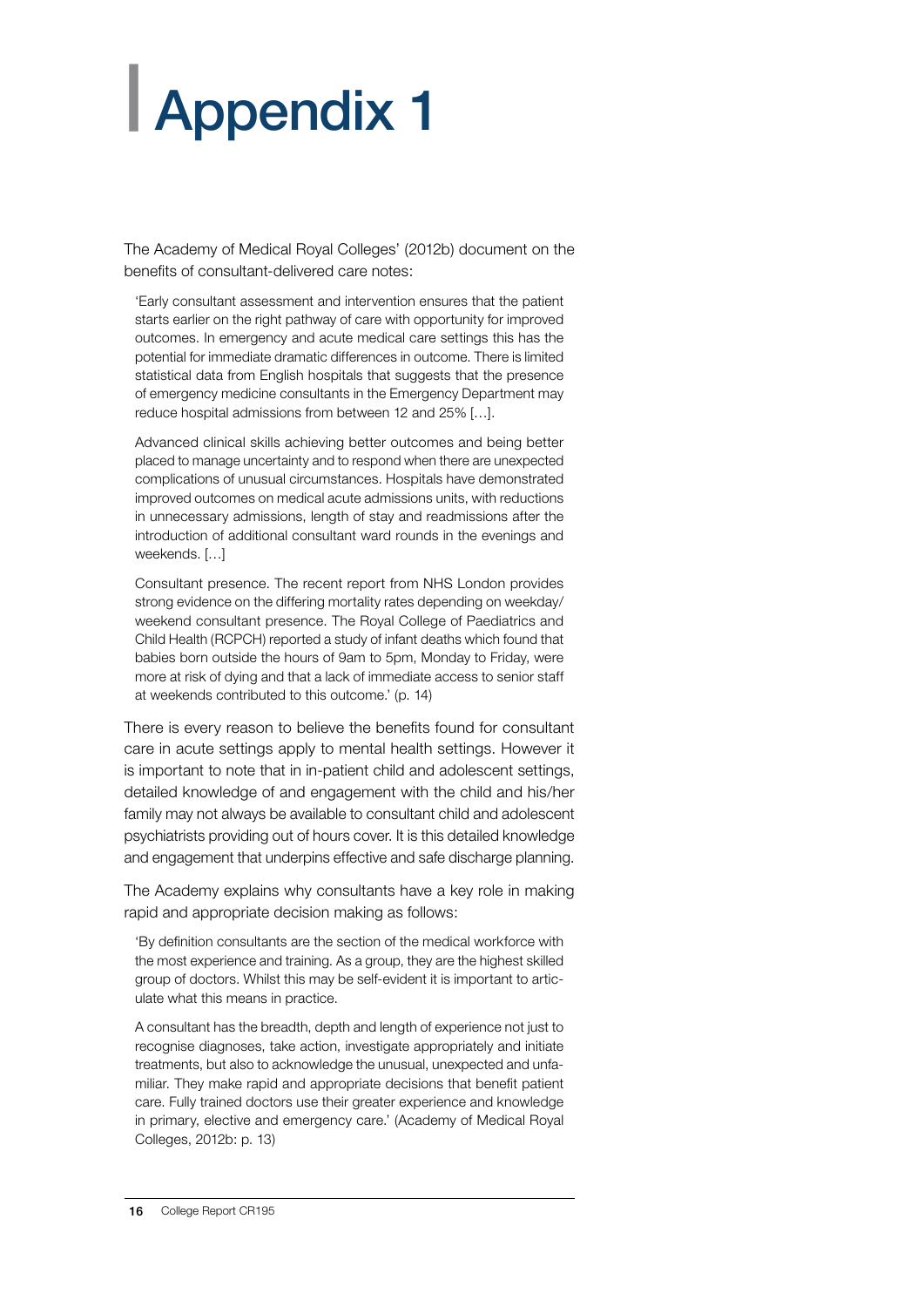Consultants should be involved in the assessment of all patients admitted to hospital within 24 hours of the admission reflecting the fact that seven day consultant presence improves patient outcomes. The Academy of Medical Royal Colleges has developed three patient-centred standards to deliver consistent in-patient care, irrespective of the day of the week.

#### Standard 1

Hospital in-patients should be reviewed by an on-site consultant at least once every 24 hours, seven days a week, unless it has been determined that this would not affect the patient's care pathway. What this means in practice is that the status of every in-patient whose care pathway would be altered by daily consultant-led review should be considered at least once in every 24 hour period.

#### Standard 2

Consultant-supervised interventions and investigations along with reports should be provided seven days a week if the results will change the outcome or status of the patient's care pathway before the next 'normal' working day. This should include interventions which will enable immediate discharge or a shortened length of hospital stay. What this means in practice is that the progress of a patient along their care pathway should not be delayed because investigations or interventions are not available on certain days of the week. While the delivery of the intervention or investigation may be delegated to any appropriately trained and competent clinician, the overall provision of the service should be supervised by a consultant.